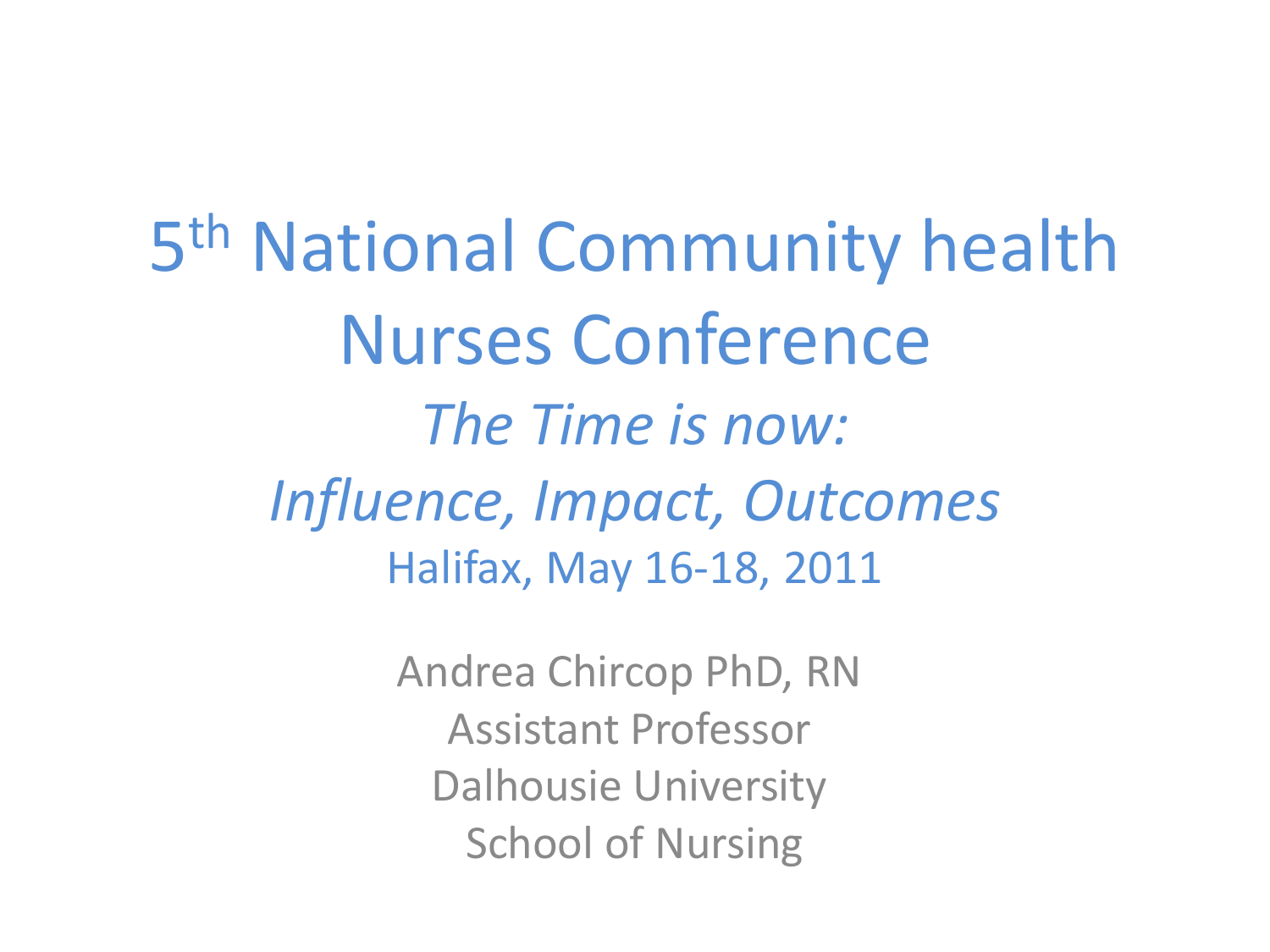Sociopolitical Knowledge and Skills to Achieve Health Equity

Purpose:

To illustrate a strategy to identify problematic effects of public policy that contribute to health inequity

Goal:

To contribute to the skills set of CHN necessary for advocacy toward health equity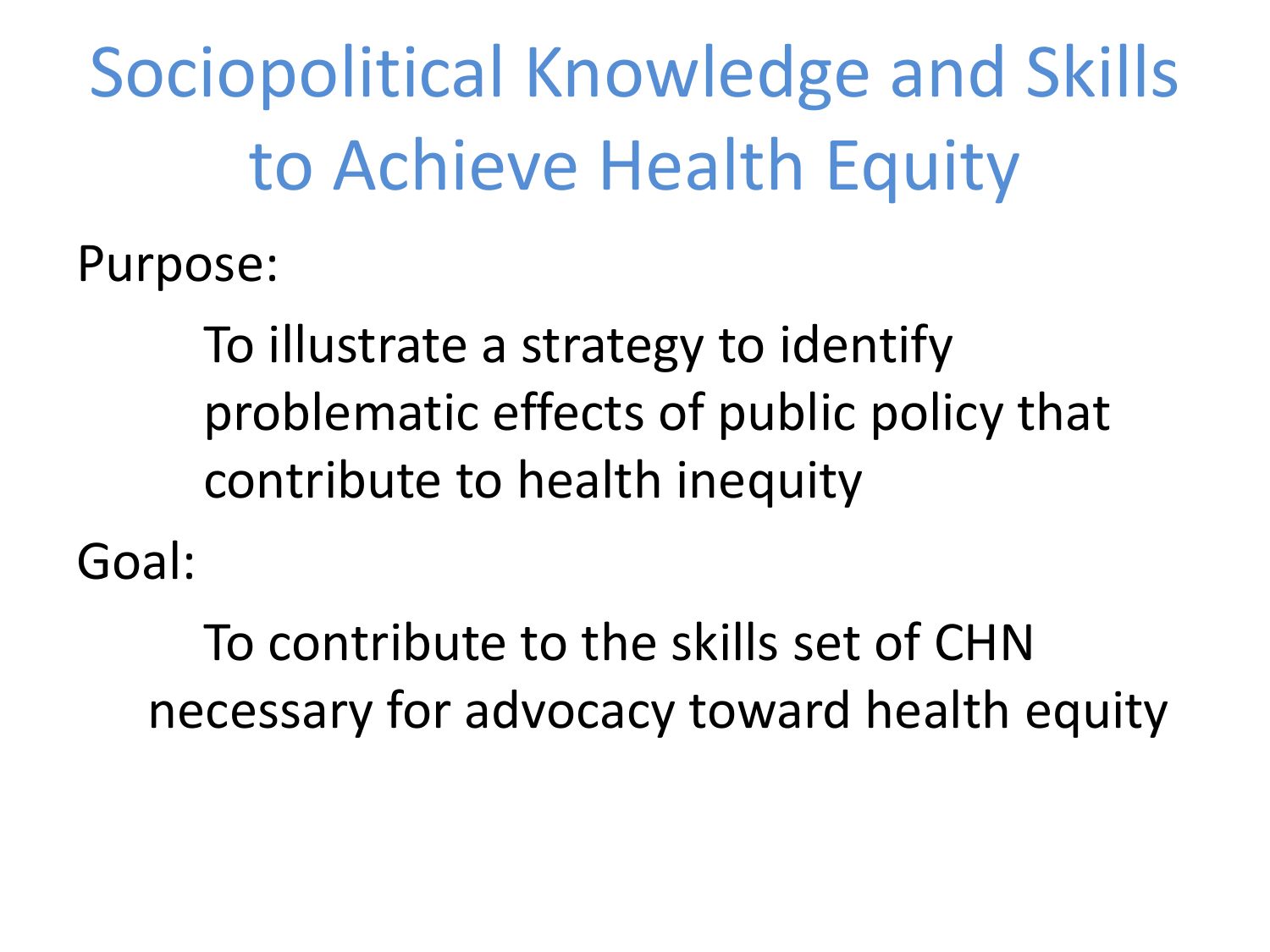### Background

- Nursing is a moral practice and takes place within a social, economic, cultural and political context
- Nurses' Obligation to Participate in Sociopolitical Activities (Ballou, 2000; Reimer Kirkheimer & Browne, 2006)

Examples: Code of Ethics, Competencies, Social Justice Gauge,BScN Curriculum

• Focus on sociopolitical advocacy skills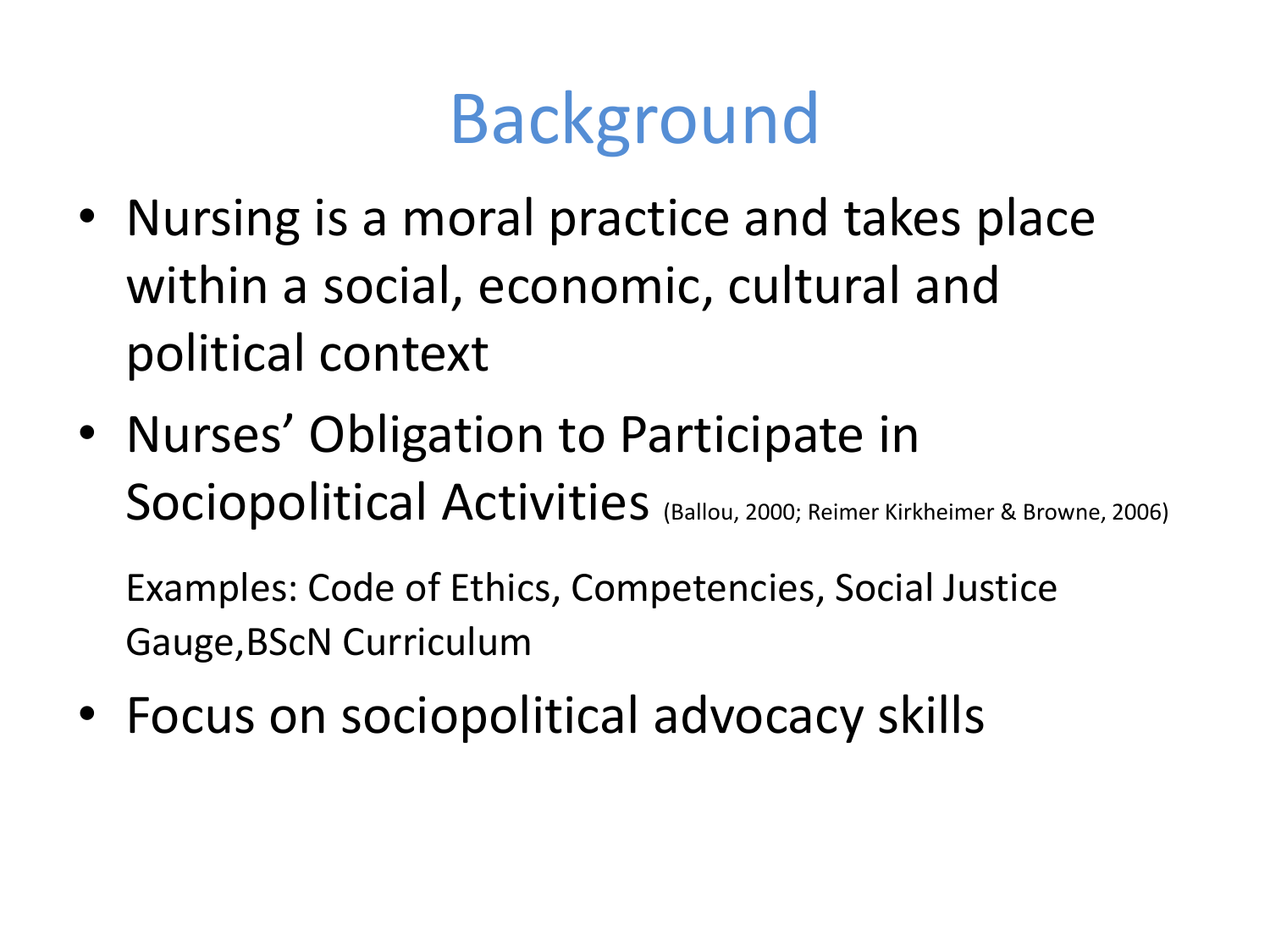# Lens to view politics and political ideology

- Importance of welfare state typology or **public policy** (Distribution of resources)
- Prevailing neo-liberal/conservative approaches favor the role of the market in allocating resources resulting in:
	- **income inequalities**
	- **housing crisis**
	- **crisis in food security**
	- **environmental degradation**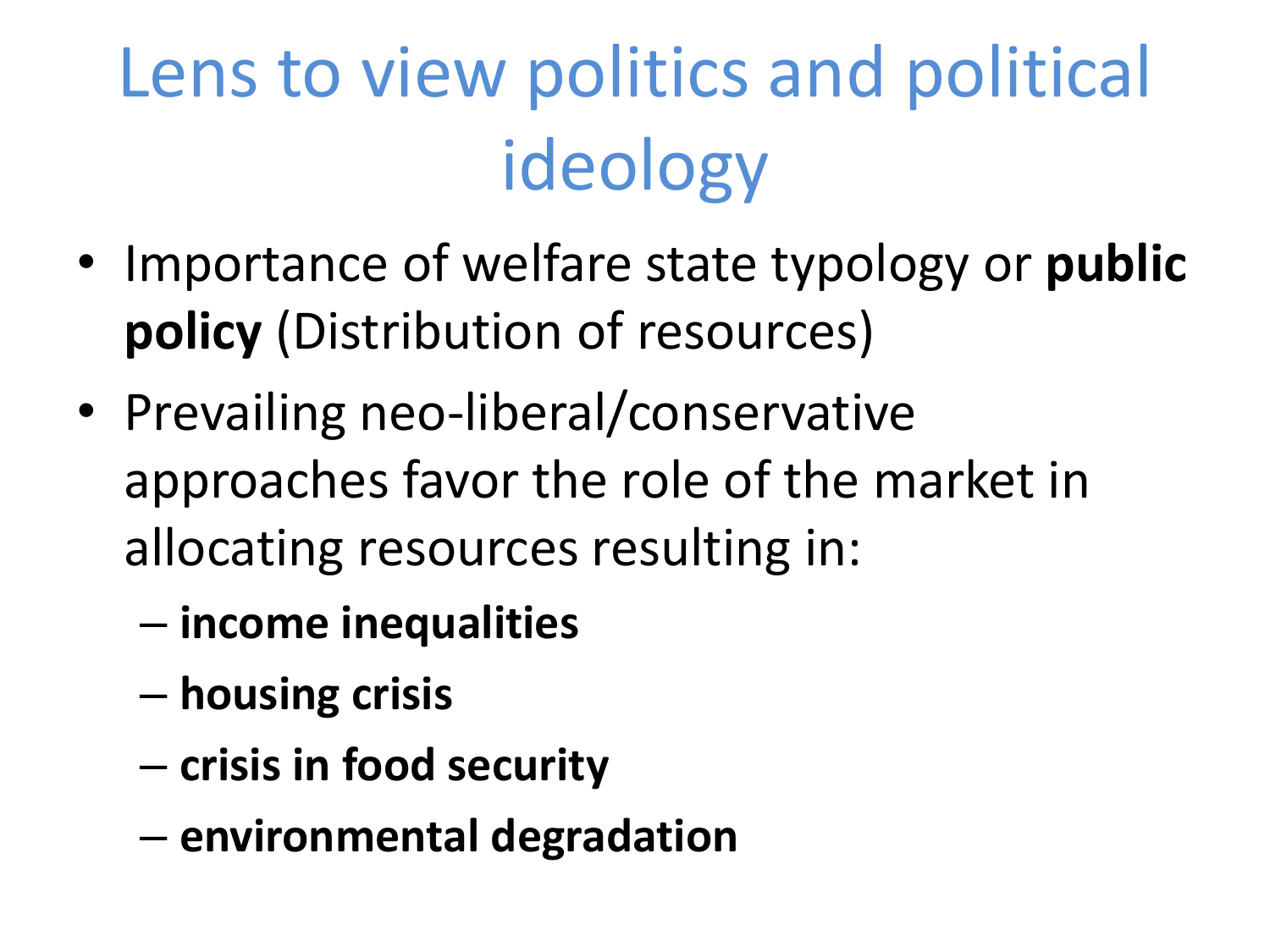# CHN Practice: Privilege and Responsibility

• Privilege:

Prolonged engagement with the community Position of trust Enables data collection

• Responsibility:

Effective advocacy for health equity

Critical data analysis and action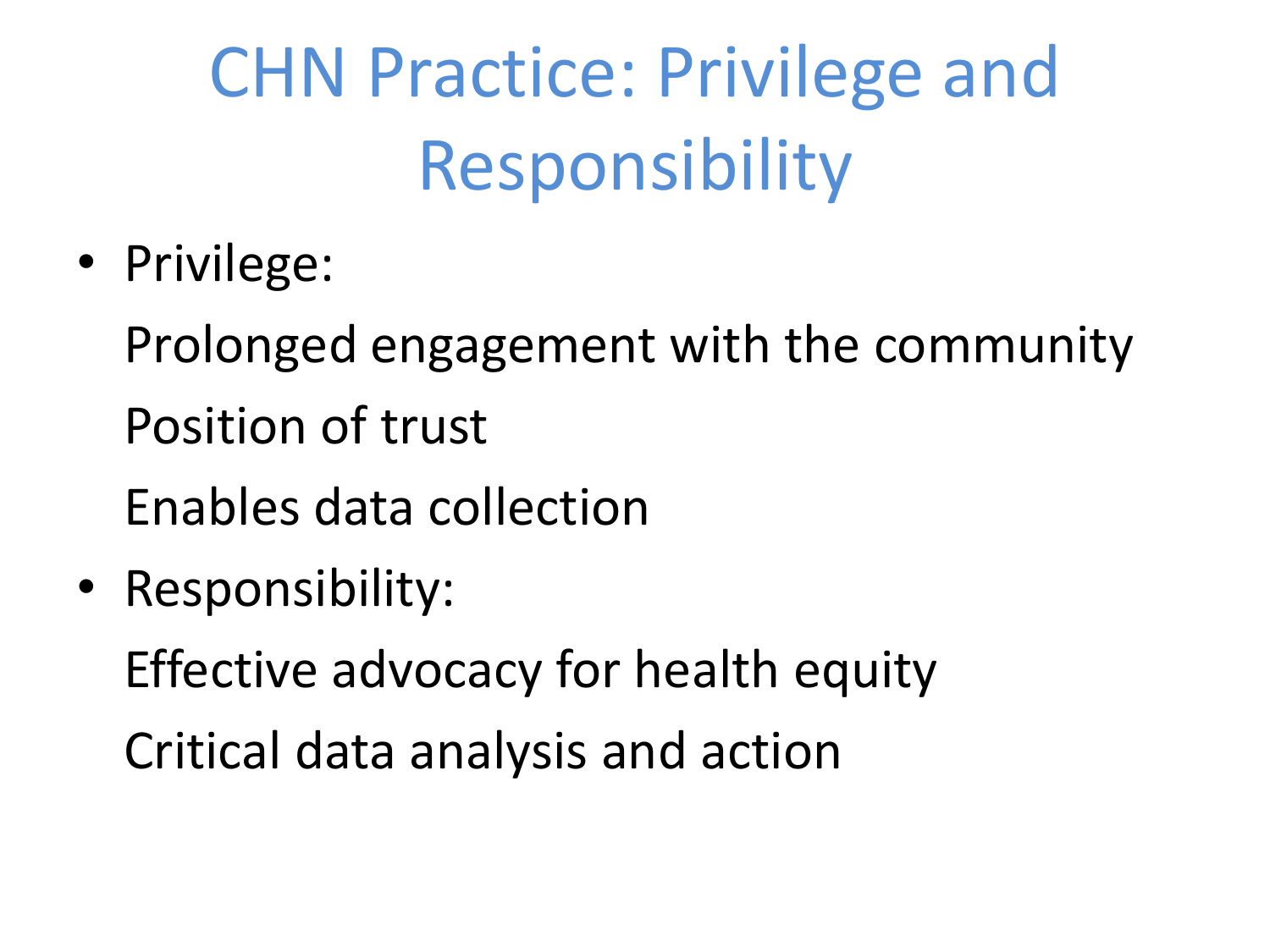### One example…

• Urban environmental health inequity:

Critical questions

look for patterns

identify related public policy

*"Prolonged urban ethnography combined context specific data with personal narratives that indicated health inequity producing effects of a specific public policy."*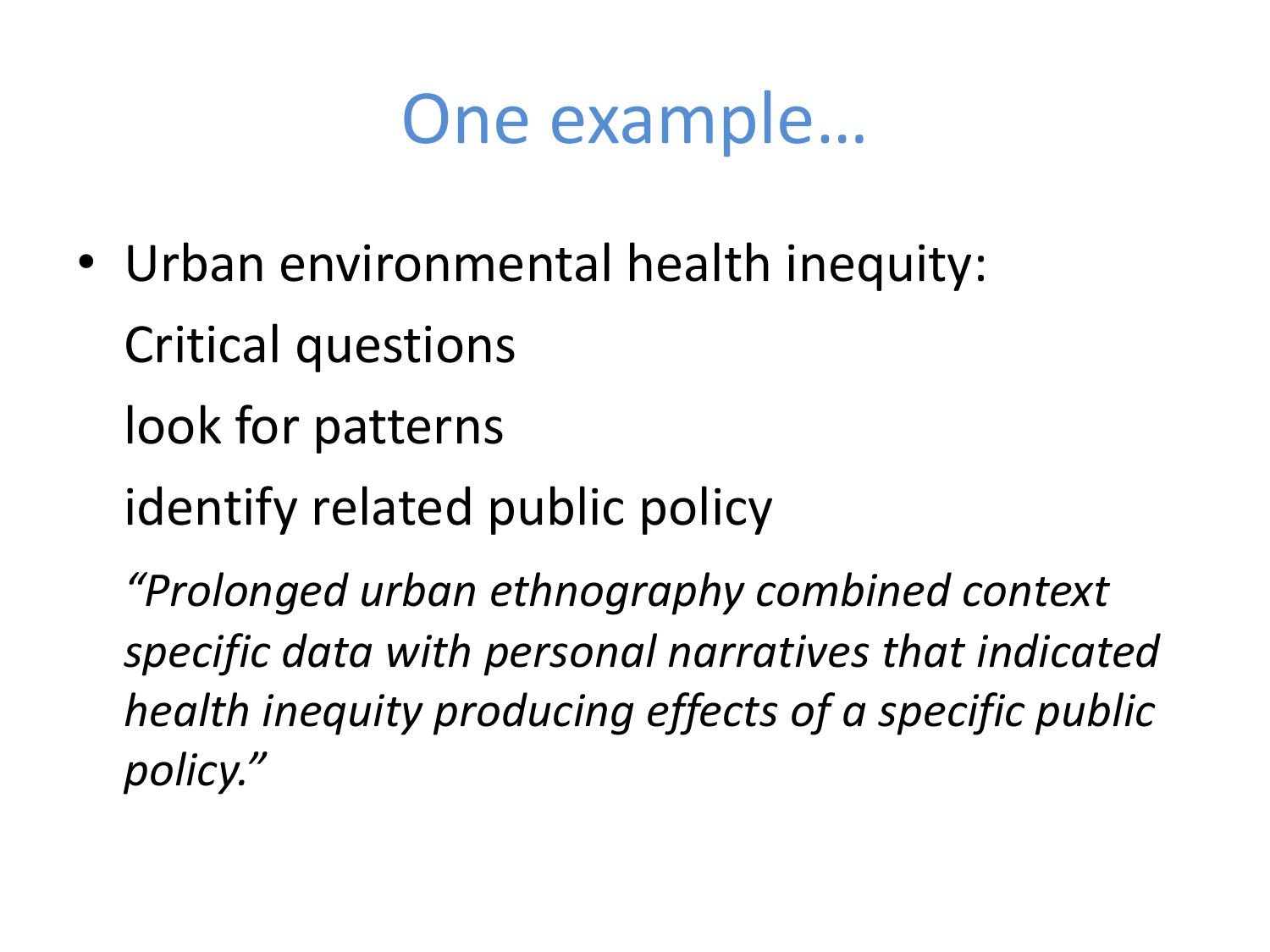## Lack of regulated childcare Now what?

- Connect findings to public policies (NS Day Care Act)
- Institutional Ethnography to guide analysis of public policy:
- What are the underlying assumptions of an existing policy or of a policy void?
- Re-visit political ideologies of how society distributes its resources
- In whose interest are they?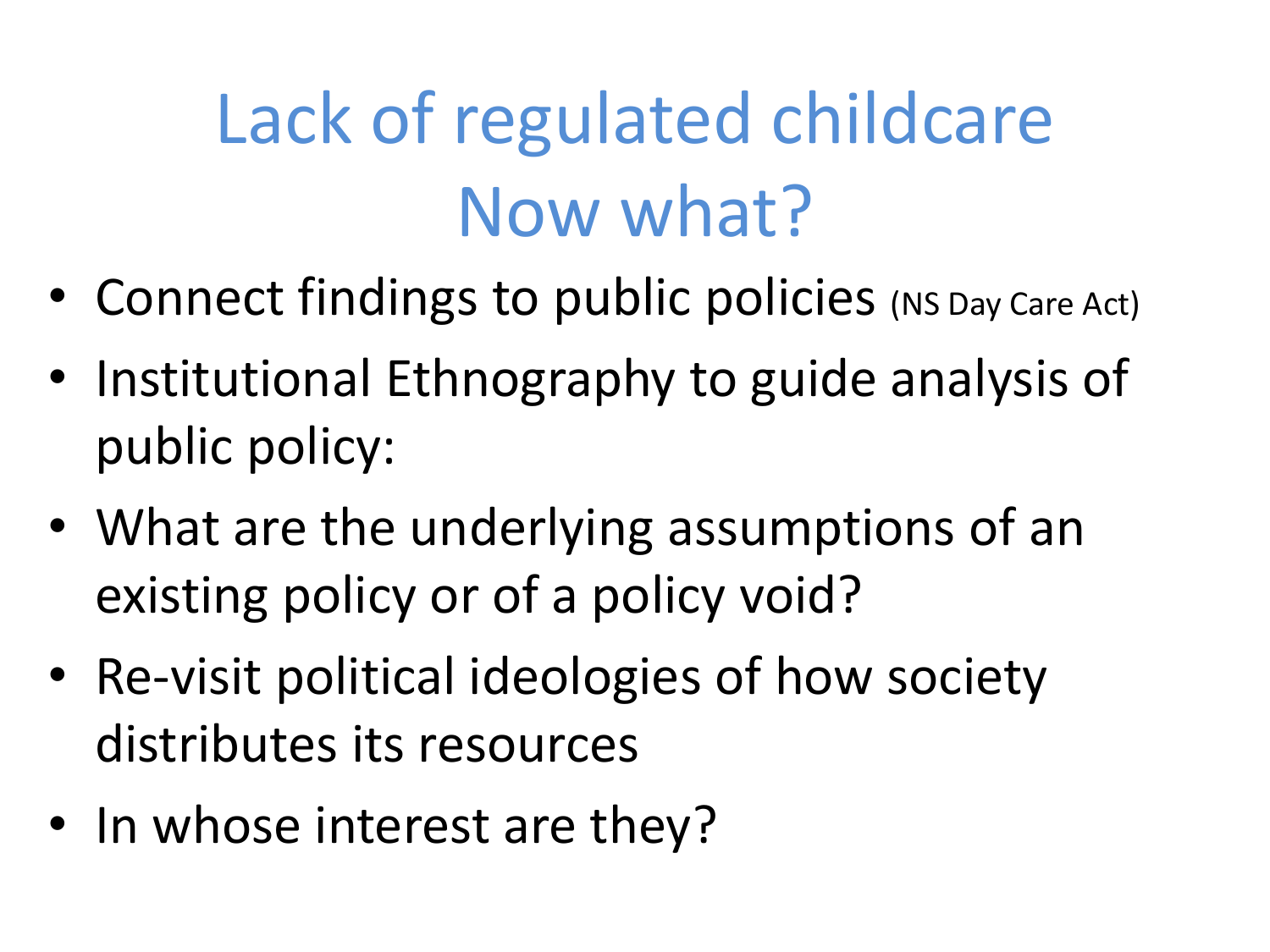### …back to the example

- The *Day Care Act* of Nova Scotia (R.S., c. 120 s. 1. (1989)
	- Province does not provide day care
	- *Day Care Act* is Regulatory only
	- Focus is on licensing
	- $\triangleright$  Province relies on private market for service
	- Equal access not ensured
	- Mothers are denied same access to labor market as non-mothering parents=social exclusion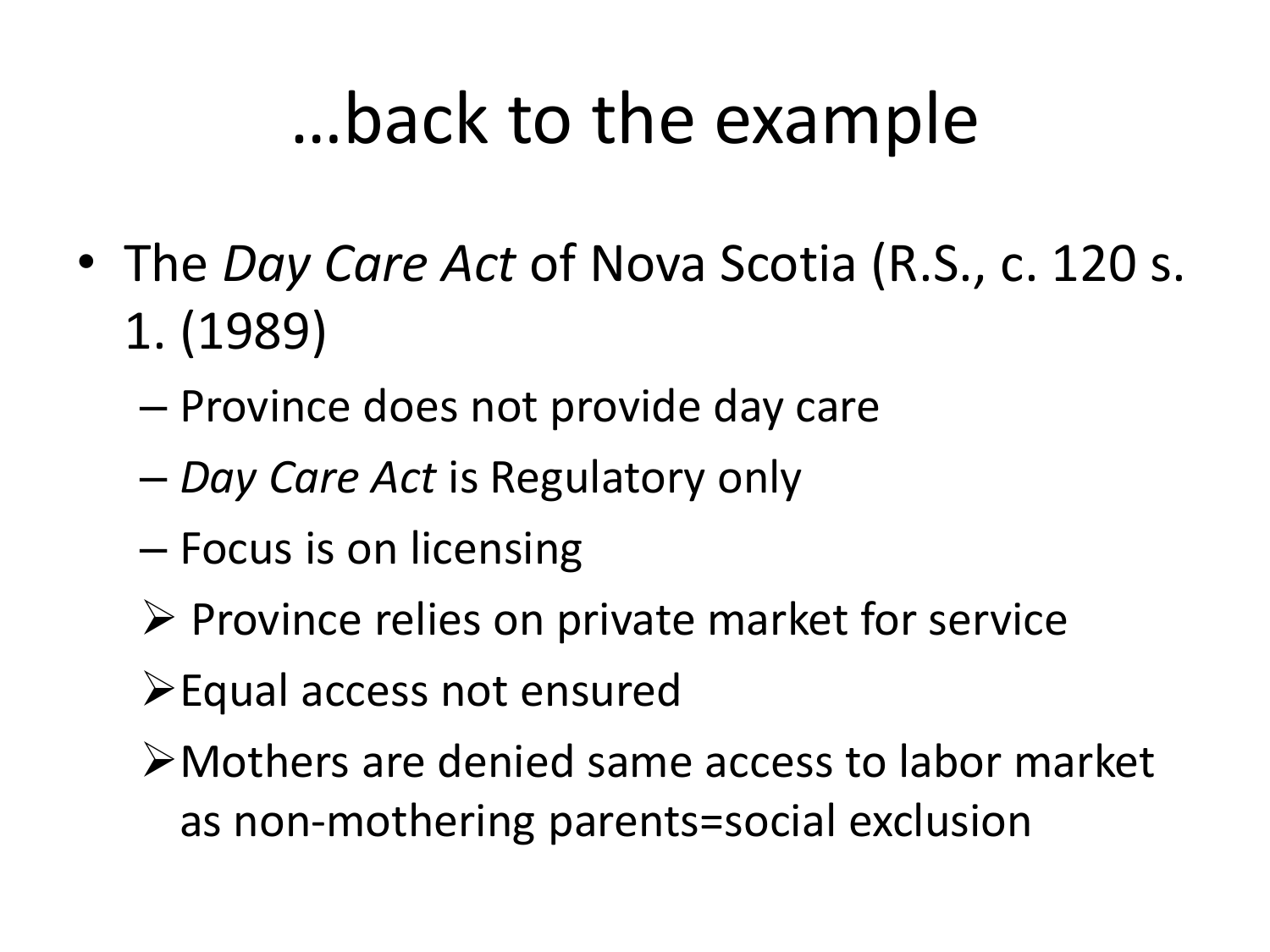## Inequity producing effect

- Systemic social exclusion is embedded in neoliberal welfare states as their political ideology is based on a concept of "neutrality of the private market"
- Policy does not account for different social reality of low-income mothers (class, gender, race)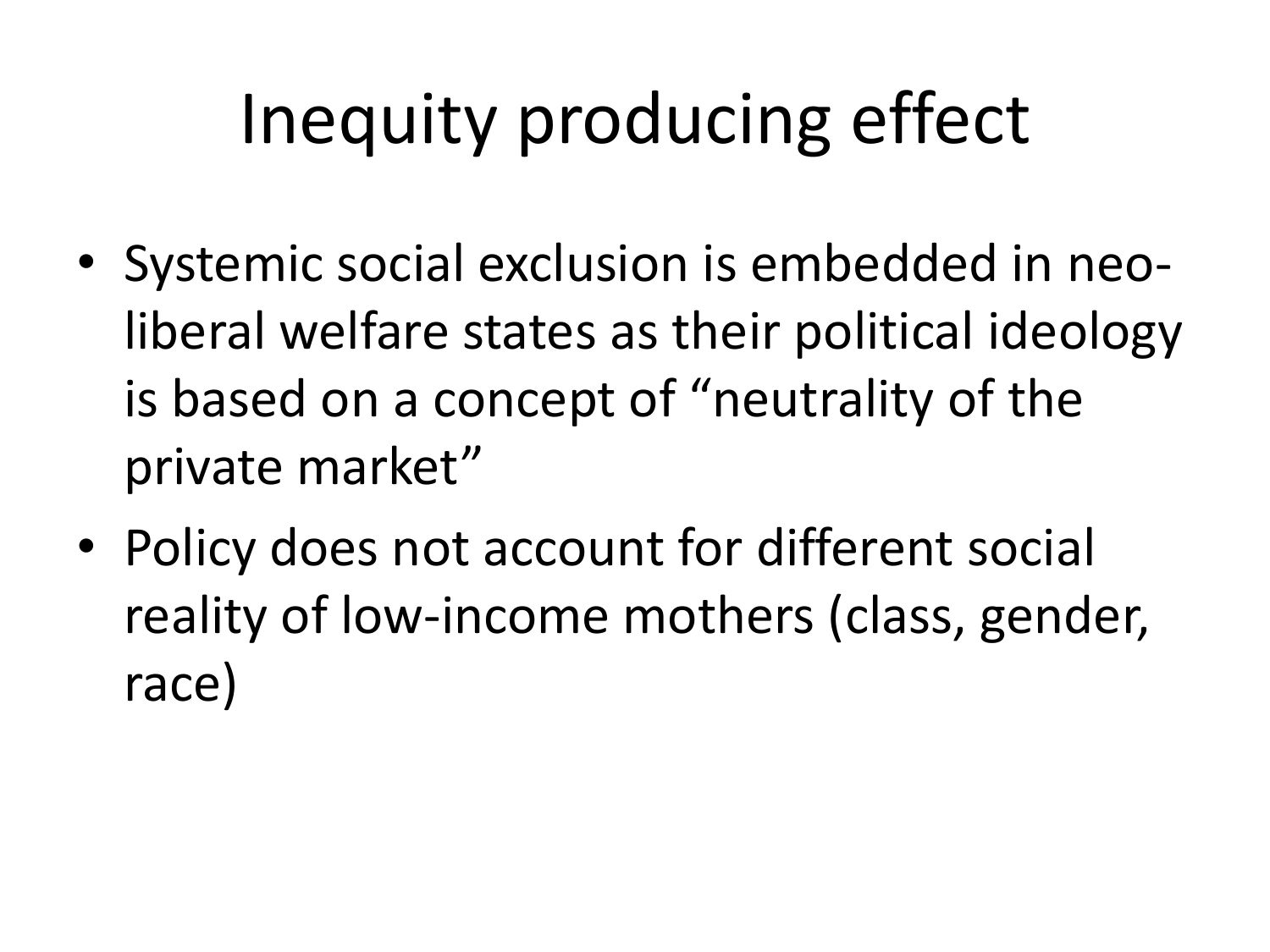## Goal of social justice

• "to eliminate inequitable differences that systematically favor advantaged social groups" (Hofrichter, 2003, p. 13)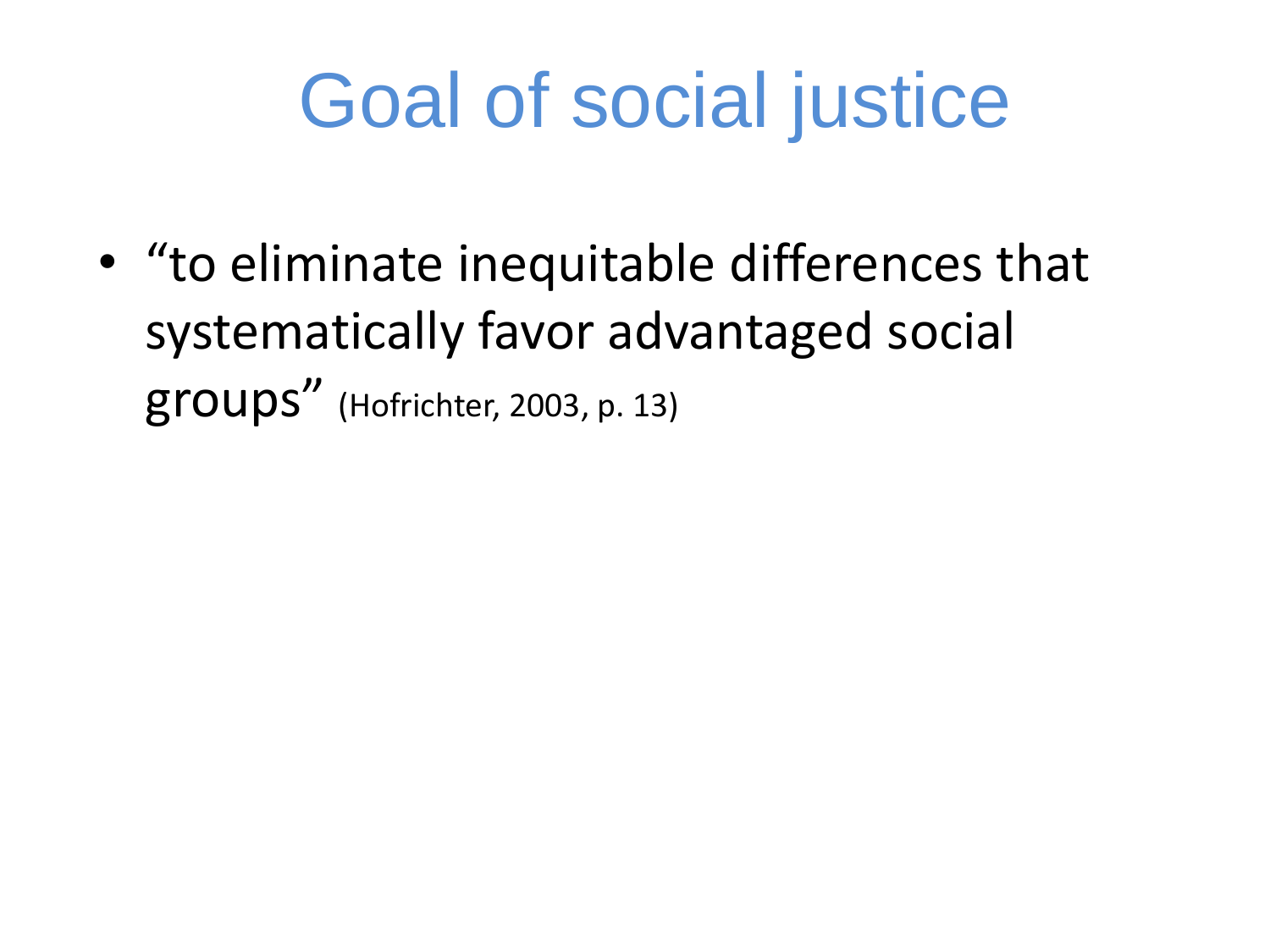Closing the Gap in a Generation: Health equity through action on the social determinants of health (WHO, 2008)

#### **Three principles of action**

- 1. Improve daily living conditions
- 2. Tackle the inequitable distribution of power, money, and resources
- 3. Measure and understand the problem and assess the impact of action